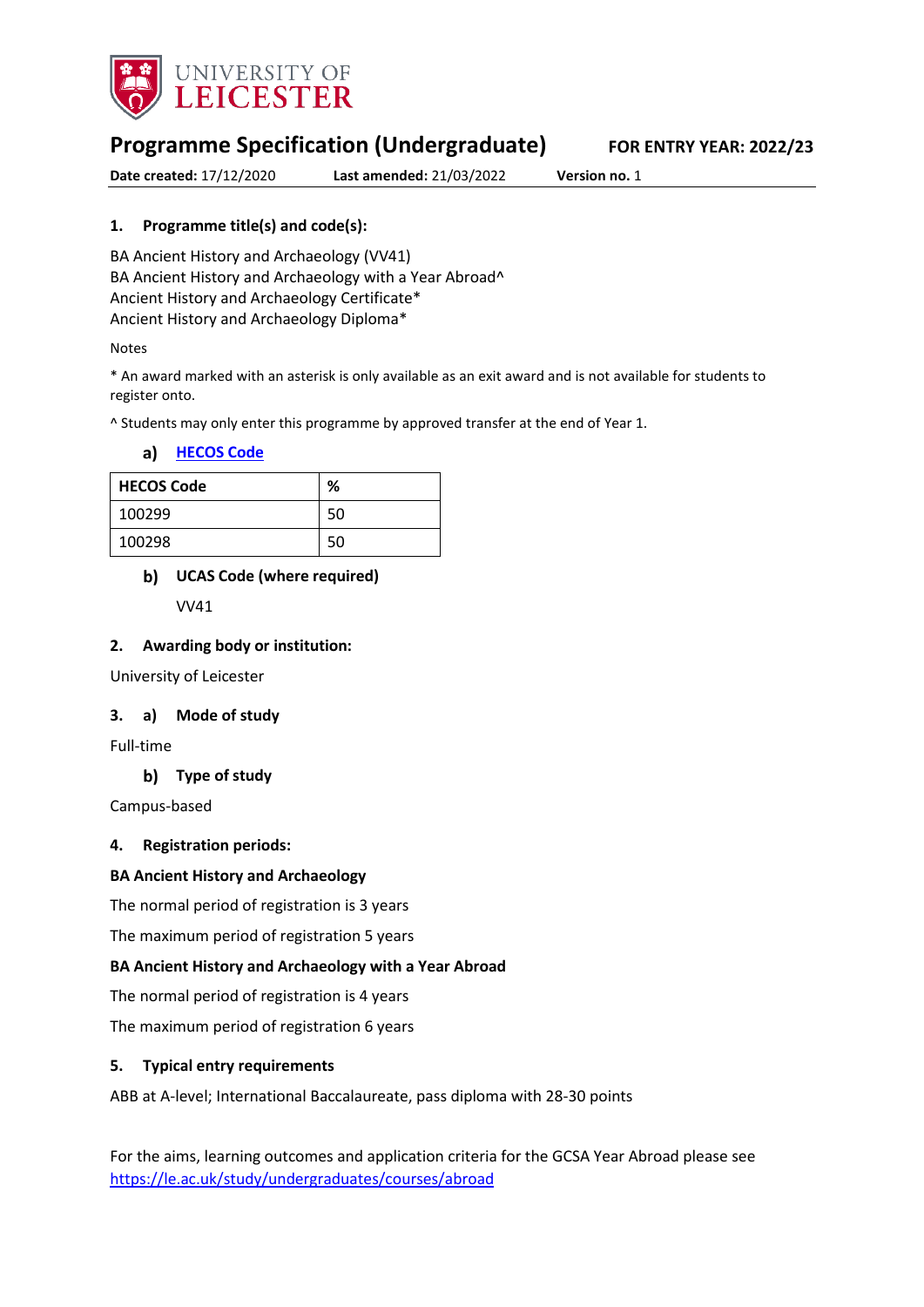### **6. Accreditation of Prior Learning**

Direct entry to level 2 is possible, based on level 1 qualifications in a relevant subject or subjects, or equivalent qualifications or experience, and with the approval of the School of Archaeology & Ancient History.

### **7. Programme aims**

The programme aims to:

- provide a rigorous, coherent and attractive curriculum that draws on the research expertise and teaching strengths of the School of Archaeology and Ancient History
- provide a stimulating and challenging learning experience for all students
- develop students' knowledge and understanding of the full chronological and geographical range of their two complementary disciplines
- develop students' abilities to apply historical and archaeological theories, techniques, and concepts to analyse and explain specific periods and themes in Ancient History and Archaeology
- enable students to demonstrate a variety of approaches to understanding the past as used by historians of the ancient world (principally Greece and Rome, but not excluding other ancient cultures of the Mediterranean and western Asia) and by archaeologists
- enable students to develop and demonstrate a range of skills necessary for the study of Ancient History and Archaeology, including elementary skills in Latin and Ancient Greek
- enable students to develop and demonstrate a range of transferable skills necessary for successful career development and a lifetime of effective independent learning

In addition, the Year Abroad aims to:

- expand and broaden the curriculum through engagement with alternative academic traditions
- further deepen students' understanding of the specific periods and themes in Ancient History and Archaeology through study in a different academic context
- develop and enhance students' independence, confidence and global outlook
- reinforce the importance of internationalisation
- **8. Reference points used to inform the programme specification**
	- QAA Benchmarking Statement
	- Framework for Higher Education Qualifications (FHEQ)
	- UK Quality Code for Higher Education
	- University Learnin[g Strategy](https://www2.le.ac.uk/offices/sas2/quality/learnteach)
	- [University Assessment Strategy](https://www2.le.ac.uk/offices/sas2/quality/learnteach)
	- University of Leicester Periodic Developmental Review Report
	- External Examiners' reports (annual)
	- United Nations Education for Sustainable Development Goals
	- Student Destinations Data

#### **9. Programme Outcomes**

Unless otherwise stated, programme outcomes apply to all awards specified in 1. Programme title(s).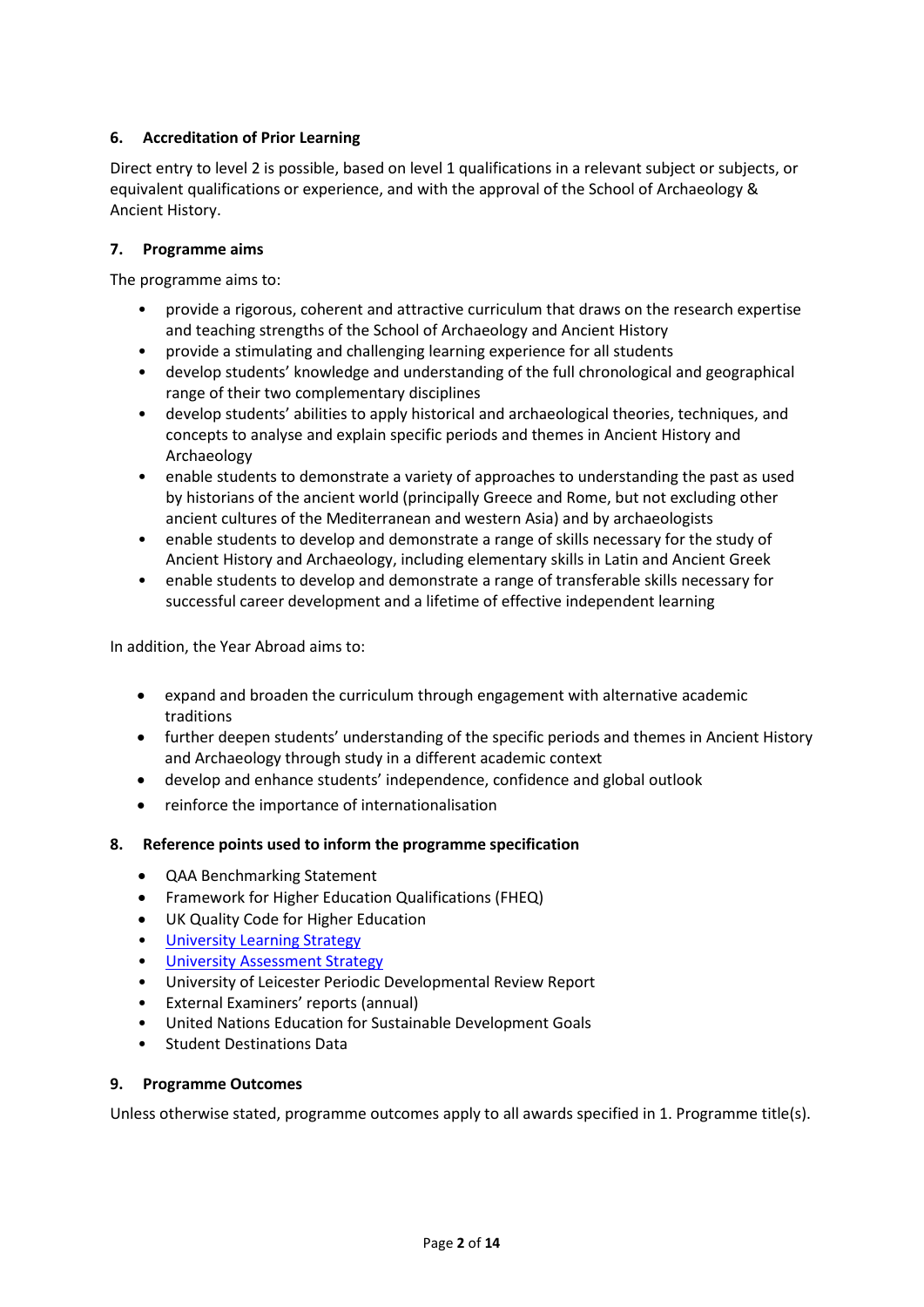### **Discipline specific knowledge and competencies**

i) Mastery of an appropriate body of knowledge

| <b>Intended Learning</b>     | <b>Teaching and Learning Methods</b> | <b>How Demonstrated?</b>        |
|------------------------------|--------------------------------------|---------------------------------|
| <b>Outcomes</b>              |                                      |                                 |
| Demonstrate understanding    | Lectures, tutorials, seminars,       | Essays, short-answer and essay- |
| of the complexity of         | directed reading, independent        | based examinations, a           |
| reconstructing the past, the | research, fieldwork and practical    | dissertation, seminar           |
| problematic and varied       | classes, source-based language       | presentations, contributions to |
| nature of historical and     | classes; team problem solving        | discussions, computer-based     |
| archaeological evidence      | exercises                            | exercises, problem-based        |
|                              |                                      | exercises                       |

### ii) Understanding and application of key concepts and techniques

| <b>Intended Learning</b><br><b>Outcomes</b>                                                                                                                        | <b>Teaching and Learning Methods</b>                                                                                                                                                 | <b>How Demonstrated?</b>                                                                                                                                                        |
|--------------------------------------------------------------------------------------------------------------------------------------------------------------------|--------------------------------------------------------------------------------------------------------------------------------------------------------------------------------------|---------------------------------------------------------------------------------------------------------------------------------------------------------------------------------|
| Demonstrate understanding<br>of the complexity of<br>reconstructing the past, the<br>problematic and varied<br>nature of historical and<br>archaeological evidence | Lectures, tutorials, seminars,<br>directed reading, independent<br>research, fieldwork and practical<br>classes, source-based language<br>classes; team problem solving<br>exercises | Essays, short-answer and essay-<br>based examinations, seminar<br>presentations, independent<br>research projects, contributions<br>to discussions, problem-based<br>exercises. |
| Demonstrate a variety of<br>approaches to<br>understanding, constructing<br>and interpreting the past                                                              | Tutorials, seminars, directed<br>reading, independent research,<br>team problem solving exercises                                                                                    | Essays, short-answer and essay-<br>based examinations, seminar<br>presentations, independent<br>research projects, contributions<br>to discussions, problem-based<br>exercises. |
| Demonstrate comprehension<br>of and practice in a variety of<br>archaeological practical<br>techniques                                                             | Field school, survey and<br>excavation experience, study<br>tour experience                                                                                                          | Participation in level 2 and 3<br>fieldwork and completion of<br>fieldwork reports.                                                                                             |

# iii) Critical analysis of key issues

| <b>Intended Learning</b><br><b>Outcomes</b>                                                                                          | <b>Teaching and Learning Methods</b>                                                                           | <b>How Demonstrated?</b>                                                                                                                                                       |
|--------------------------------------------------------------------------------------------------------------------------------------|----------------------------------------------------------------------------------------------------------------|--------------------------------------------------------------------------------------------------------------------------------------------------------------------------------|
| Compare and analyse the<br>histories of different<br>societies and cultures in the<br>past, especially in the<br>classical world     | Lectures, tutorials, seminars,<br>directed reading, independent<br>research, team problem solving<br>exercises | Essays, short-answer and essay-<br>based examinations, seminar<br>presentations, independent<br>research projects, contributions<br>to discussions, problem-based<br>exercises |
| Analyse historical and<br>archaeological processes<br>through the assessment of<br>continuity and change over<br>extended time spans | Tutorials, seminars, directed<br>reading, independent research,<br>team problem solving exercises              | Essays, short-answer and essay-<br>based examinations, seminar<br>presentations, independent<br>research projects, contributions<br>to discussions, problem-based<br>exercises |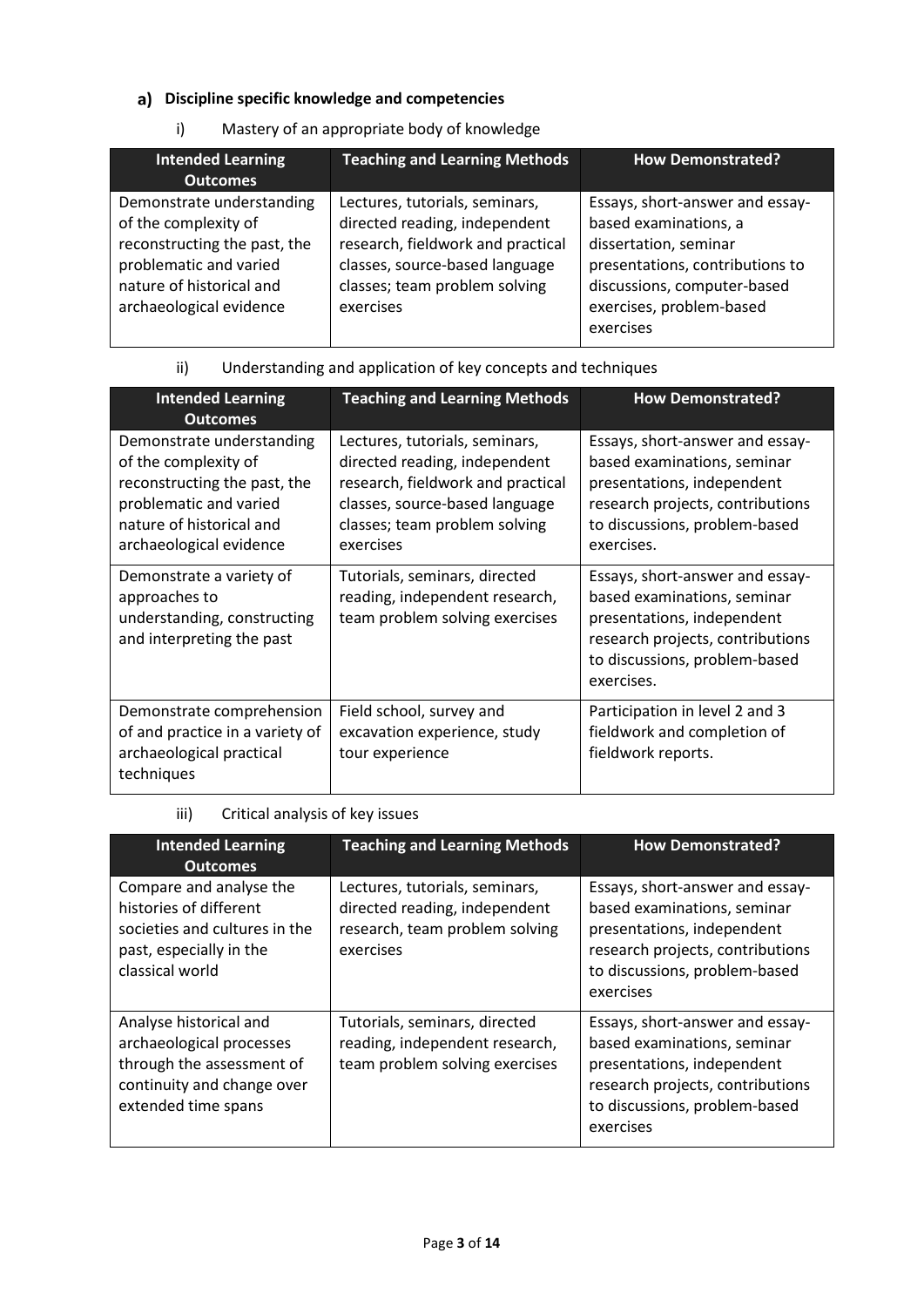| <b>Intended Learning</b><br><b>Outcomes</b>                                              | <b>Teaching and Learning Methods</b>                                                              | <b>How Demonstrated?</b>                                                                                                                                                       |
|------------------------------------------------------------------------------------------|---------------------------------------------------------------------------------------------------|--------------------------------------------------------------------------------------------------------------------------------------------------------------------------------|
| Reflect critically on the<br>nature of ancient history and<br>archaeology as disciplines | Tutorials, seminars, directed<br>reading, independent research,<br>team problem solving exercises | Essays, short-answer and essay-<br>based examinations, seminar<br>presentations, independent<br>research projects, contributions<br>to discussions, problem-based<br>exercises |

iv) Clear and concise presentation of material

| <b>Intended Learning</b><br><b>Outcomes</b> | Teaching and Learning Methods  | <b>How Demonstrated?</b>     |
|---------------------------------------------|--------------------------------|------------------------------|
| Present ancient historical                  | Lectures, tutorials, seminars, | Writing tasks (including     |
| and archaeological problems                 | directed reading, independent  | examinations), project work, |
| and arguments in a variety of               | research, team problem solving | seminar presentations,       |
| written and oral formats                    | exercises                      | contributions to discussions |

|  | Critical appraisal of evidence with appropriate insight |
|--|---------------------------------------------------------|
|--|---------------------------------------------------------|

| <b>Intended Learning</b><br><b>Outcomes</b>                                                                                                        | <b>Teaching and Learning Methods</b>                                                                                                                                                                                                                                            | <b>How Demonstrated?</b>                                                                                                                                     |
|----------------------------------------------------------------------------------------------------------------------------------------------------|---------------------------------------------------------------------------------------------------------------------------------------------------------------------------------------------------------------------------------------------------------------------------------|--------------------------------------------------------------------------------------------------------------------------------------------------------------|
| Develop and sustain<br>historical and archaeological<br>arguments, formulating<br>appropriate questions and<br>utilising evidence                  | Lectures, tutorials, seminars,<br>directed reading, independent<br>research, team problem solving<br>exercises, Tutorials, seminars,<br>directed reading, independent<br>research, computer-aided<br>learning, computer practical<br>classes, team problem solving<br>exercises | Essays, essay-based<br>examinations, seminar<br>presentations, independent<br>research projects, contributions<br>to discussions, problem-based<br>exercises |
| Read, analyse, and reflect<br>critically and contextually<br>upon a wide range of source<br>materials including both<br>texts and material culture | Lectures, tutorials, seminars,<br>directed reading, independent<br>research, team problem solving<br>exercises, Tutorials, seminars,<br>directed reading, independent<br>research, computer-aided<br>learning, computer practical<br>classes, team problem solving<br>exercises | Essays, essay-based<br>examinations, seminar<br>presentations, independent<br>research projects, contributions<br>to discussions, problem-based<br>exercises |

# vi) Other discipline specific competencies

| <b>Intended Learning</b><br><b>Outcomes</b>                                                                                         | <b>Teaching and Learning Methods</b>        | <b>How Demonstrated?</b>                                                                                          |
|-------------------------------------------------------------------------------------------------------------------------------------|---------------------------------------------|-------------------------------------------------------------------------------------------------------------------|
| Design, research and present<br>a sustained and<br>independently conceived<br>piece of historical and/or<br>archaeological writing. | Independent research; individual<br>tuition | Independent research projects;<br>class-based practical handling<br>sessions; dissertation; fieldwork<br>reports. |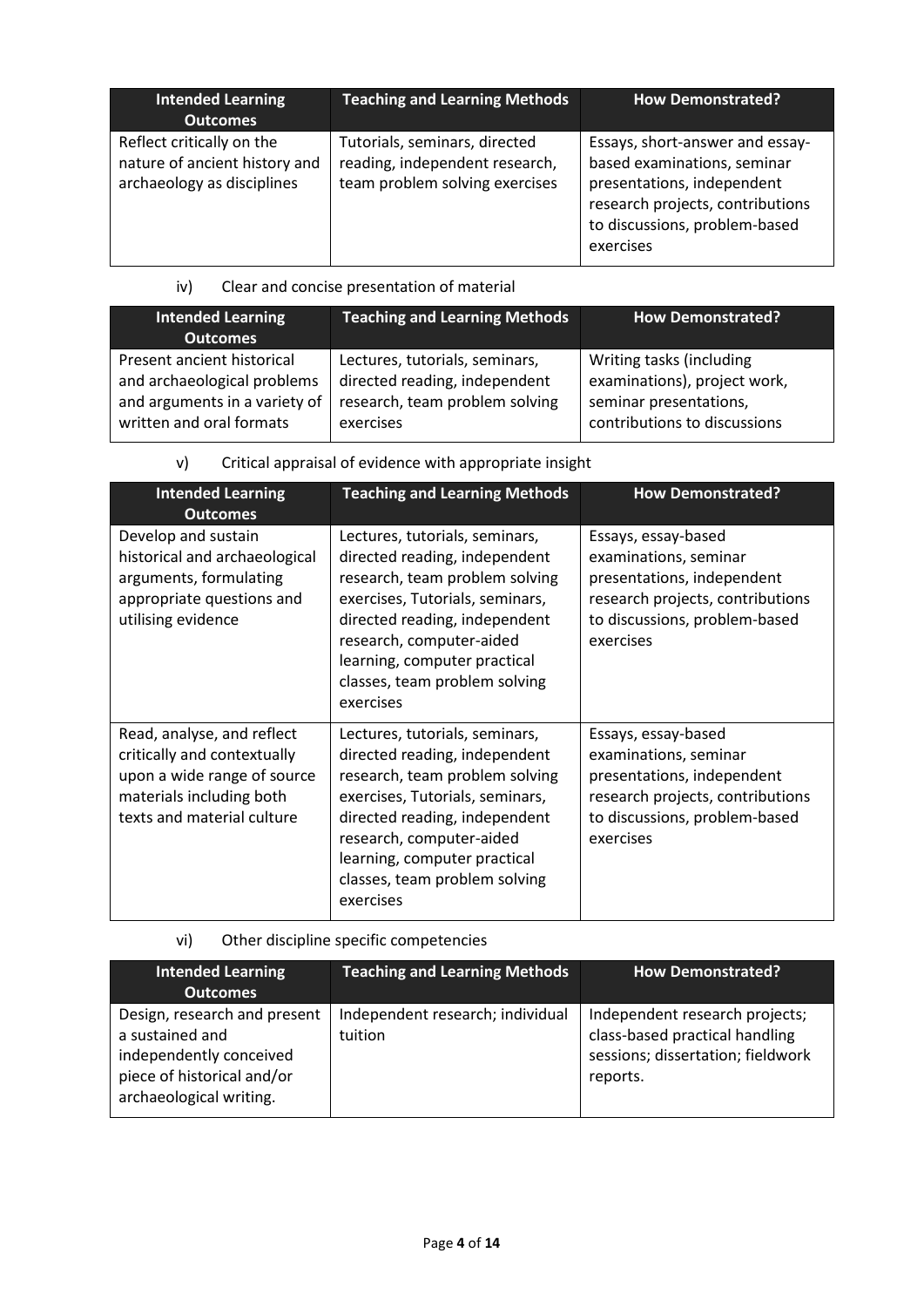| <b>Intended Learning</b><br><b>Outcomes</b>                                                                                | <b>Teaching and Learning Methods</b>                                                                                          | <b>How Demonstrated?</b>                                                                                          |
|----------------------------------------------------------------------------------------------------------------------------|-------------------------------------------------------------------------------------------------------------------------------|-------------------------------------------------------------------------------------------------------------------|
| Develop understanding of<br>relevant disciplinary<br>guidelines, standards,<br>legislative and professional<br>frameworks. | Hands-on practical classes,<br>vocational fieldwork training,<br>Lectures, Seminars, problem-<br>solving exercises, tutorials | Independent research projects;<br>class-based practical handling<br>sessions; dissertation; fieldwork<br>reports. |

# **b)** Transferable skills

i) Oral communication

| <b>Intended Learning</b><br><b>Outcomes</b>                                                                    | <b>Teaching and Learning Methods</b>                   | <b>How Demonstrated?</b>                                                         |
|----------------------------------------------------------------------------------------------------------------|--------------------------------------------------------|----------------------------------------------------------------------------------|
| Demonstrate clarity, fluency<br>and coherence in oral<br>expression of historical and<br>archaeological issues | Seminars, tutorials, team<br>problem solving exercises | Seminar presentations, project<br>presentations, contributions to<br>discussions |
| Participate effectively in<br>group discussions                                                                | Seminars, tutorials, team<br>problem solving exercises | Seminar presentations, project<br>presentations, contributions to<br>discussions |

## ii) Written communication

| <b>Intended Learning</b><br><b>Outcomes</b>                                                                                  | <b>Teaching and Learning Methods</b>                   | <b>How Demonstrated?</b>                                                                                                                                       |
|------------------------------------------------------------------------------------------------------------------------------|--------------------------------------------------------|----------------------------------------------------------------------------------------------------------------------------------------------------------------|
| Develop and sustain<br>historical and archaeological<br>arguments in a variety of<br>literary forms                          | Seminars, tutorials, team<br>problem solving exercises | Essays, essay-based<br>examinations, seminar<br>presentations, independent<br>research projects (including<br>group projects), contributions to<br>discussions |
| Demonstrate clarity, fluency<br>and coherence in written<br>expression of ancient<br>historical and archaeological<br>issues | Seminars, tutorials, independent<br>research           | Essays, essay-based<br>examinations, seminar<br>presentations, independent<br>research projects (including<br>group projects), contributions to<br>discussions |

# iii) Information technology

| <b>Intended Learning</b><br><b>Outcomes</b>                                                                                                                                                                            | <b>Teaching and Learning Methods</b>                                        | <b>How Demonstrated?</b>                                                                                                                |
|------------------------------------------------------------------------------------------------------------------------------------------------------------------------------------------------------------------------|-----------------------------------------------------------------------------|-----------------------------------------------------------------------------------------------------------------------------------------|
| Use IT effectively to support<br>ancient historical and<br>archaeological studies,<br>including using IT for<br>bibliographic and archive<br>searches, data analysis and<br>written/visual presentation<br>of evidence | Induction programme, computer<br>practical classes, independent<br>research | Coursework; independent<br>research projects; computer-<br>based exercises; problem-based<br>exercises; wikis; effective use of<br>VLE. |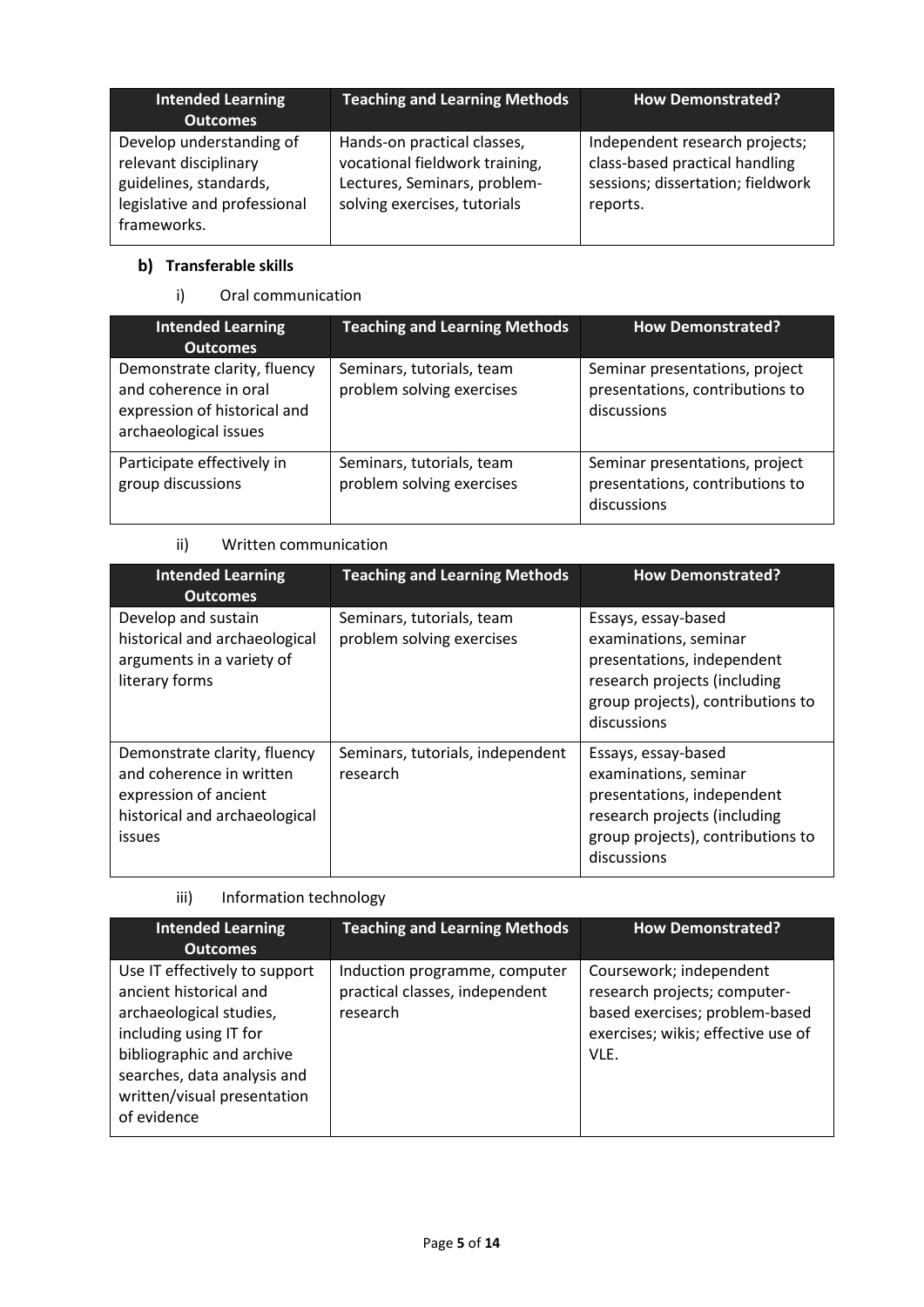iv) Numeracy

| <b>Intended Learning</b><br><b>Outcomes</b>                                                            | <b>Teaching and Learning Methods</b>                             | <b>How Demonstrated?</b>                                                                                      |
|--------------------------------------------------------------------------------------------------------|------------------------------------------------------------------|---------------------------------------------------------------------------------------------------------------|
| Analyse ancient historical<br>and archaeological data<br>using statistical and graphical<br>techniques | Seminars, lectures, IT practical<br>classes; fieldwork exercises | Independent research projects,<br>computer-based exercises,<br>problem-based exercises;<br>fieldwork reports. |

v) Team working

| <b>Intended Learning</b><br><b>Outcomes</b>                                                                                                                            | <b>Teaching and Learning Methods</b>                                                          | <b>How Demonstrated?</b>                                                                                                                               |
|------------------------------------------------------------------------------------------------------------------------------------------------------------------------|-----------------------------------------------------------------------------------------------|--------------------------------------------------------------------------------------------------------------------------------------------------------|
| Be able to work<br>collaboratively to explore<br>historical and archaeological<br>issues and arguments and to<br>recognise the value of<br>working closely with others | Tutorials, seminars, team<br>problem-solving exercises, field<br>school, excavation training. | Seminar presentations,<br>contributions to discussions,<br>contributions to team problem<br>solving exercises, group project<br>and fieldwork reports. |

### vi) Problem solving

| <b>Intended Learning</b><br><b>Outcomes</b>                                                                                                     | <b>Teaching and Learning Methods</b>                                                                            | <b>How Demonstrated?</b>                                                                                                        |
|-------------------------------------------------------------------------------------------------------------------------------------------------|-----------------------------------------------------------------------------------------------------------------|---------------------------------------------------------------------------------------------------------------------------------|
| Address ancient historical<br>and archaeological problems<br>in depth using primary<br>source materials and<br>advanced secondary<br>literature | Tutorials, seminars, team<br>problem-solving projects and<br>exercises; field school and<br>excavation training | Essays, independent research<br>projects, computer-based<br>exercises, problem-based<br>exercises, fieldwork project<br>reports |

# vii) Information handling

| Intended Learning<br><b>Outcomes</b>                                                              | <b>Teaching and Learning Methods</b>                                                                                                             | <b>How Demonstrated?</b>                                                                          |
|---------------------------------------------------------------------------------------------------|--------------------------------------------------------------------------------------------------------------------------------------------------|---------------------------------------------------------------------------------------------------|
| Gather and deploy evidence<br>and data to find, retrieve,<br>sort and exchange new<br>information | Tutorials, seminars, directed<br>reading, independent research,<br>computer practical classes, team<br>problem solving projects and<br>exercises | Essays, independent research<br>projects, computer-based<br>exercises, problem-based<br>exercises |

### viii) Skills for lifelong learning

| <b>Intended Learning</b><br><b>Outcomes</b>                                                                                                                  | <b>Teaching and Learning Methods</b>                                                                                | <b>How Demonstrated?</b>                                                                |
|--------------------------------------------------------------------------------------------------------------------------------------------------------------|---------------------------------------------------------------------------------------------------------------------|-----------------------------------------------------------------------------------------|
| Demonstrate intellectual<br>independence through the<br>setting of research tasks and<br>the solving of ancient<br>historical and archaeological<br>problems | All of the above, particularly<br>independent research                                                              | All of the above, particularly the<br>dissertation and the second year<br>group project |
| Reflect upon own learning<br>and achievements and plan<br>for personal, educational<br>and career development                                                | Tutorials, career development<br>programmes, resource based<br>learning, personal development<br>planning programme | Portfolio, curriculum vitae                                                             |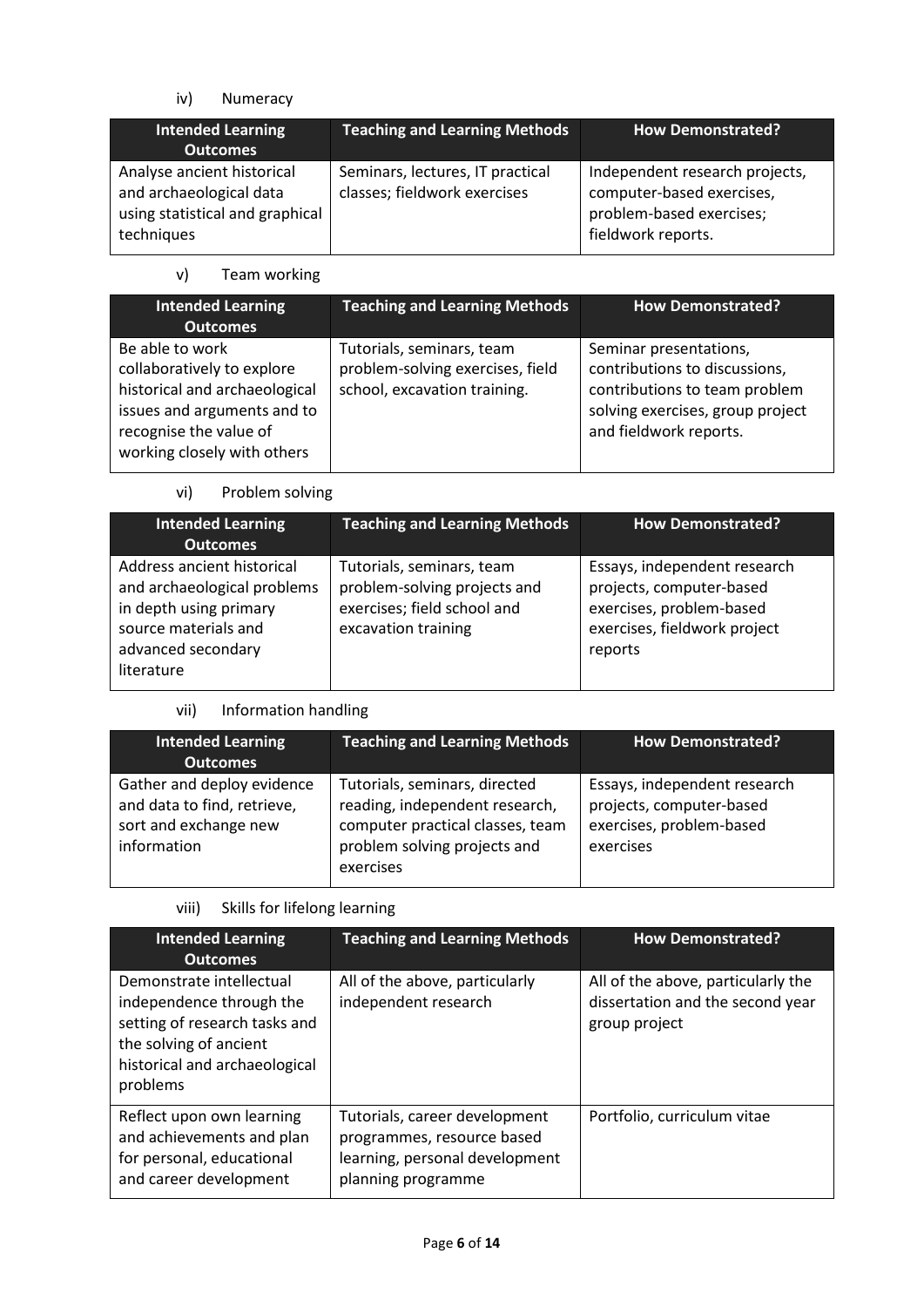#### **10. Progression points**

This programme follows the standard Scheme of Progression set out i[n Senate Regulations](http://www.le.ac.uk/senate-regulations) – see the version of Senate Regulation 5 governing undergraduate programmes relevant to the year of entry.

In cases where a student has failed to meet a requirement to progress he or she will be required to withdraw from the course

#### **Course transfers**

The course transfers process is set out [here](https://www2.le.ac.uk/offices/sas2/courses/transfercourse) on the University's web pages.

#### **11. Criteria for award and classification**

This programme follows the standard scheme of undergraduate award and classification set out in [Senate Regulations](http://www.le.ac.uk/senate-regulations) – see the version of *Senate Regulation 5 governing undergraduate programmes* relevant to the year of entry.

#### **12. Special features**

- This programme features a practical element attached to a first year core module, consisting of two museum visits.
- It also offers students the opportunity to take up a work placement in a school through an optional module in the third year.
- Students have the option of a Year Abroad. The School participates in two exchange schemes: the first is based on a network of European universities (Erasmus scheme), the second involves links with Canadian and Australian Universities (Study Abroad Scheme).

#### **13. External Examiner(s) reports**

The details of the External Examiner(s) for this programme and the most recent External Examiners' reports for this programme can be found at [exampapers@Leicester](https://exampapers.le.ac.uk/) [log-in required]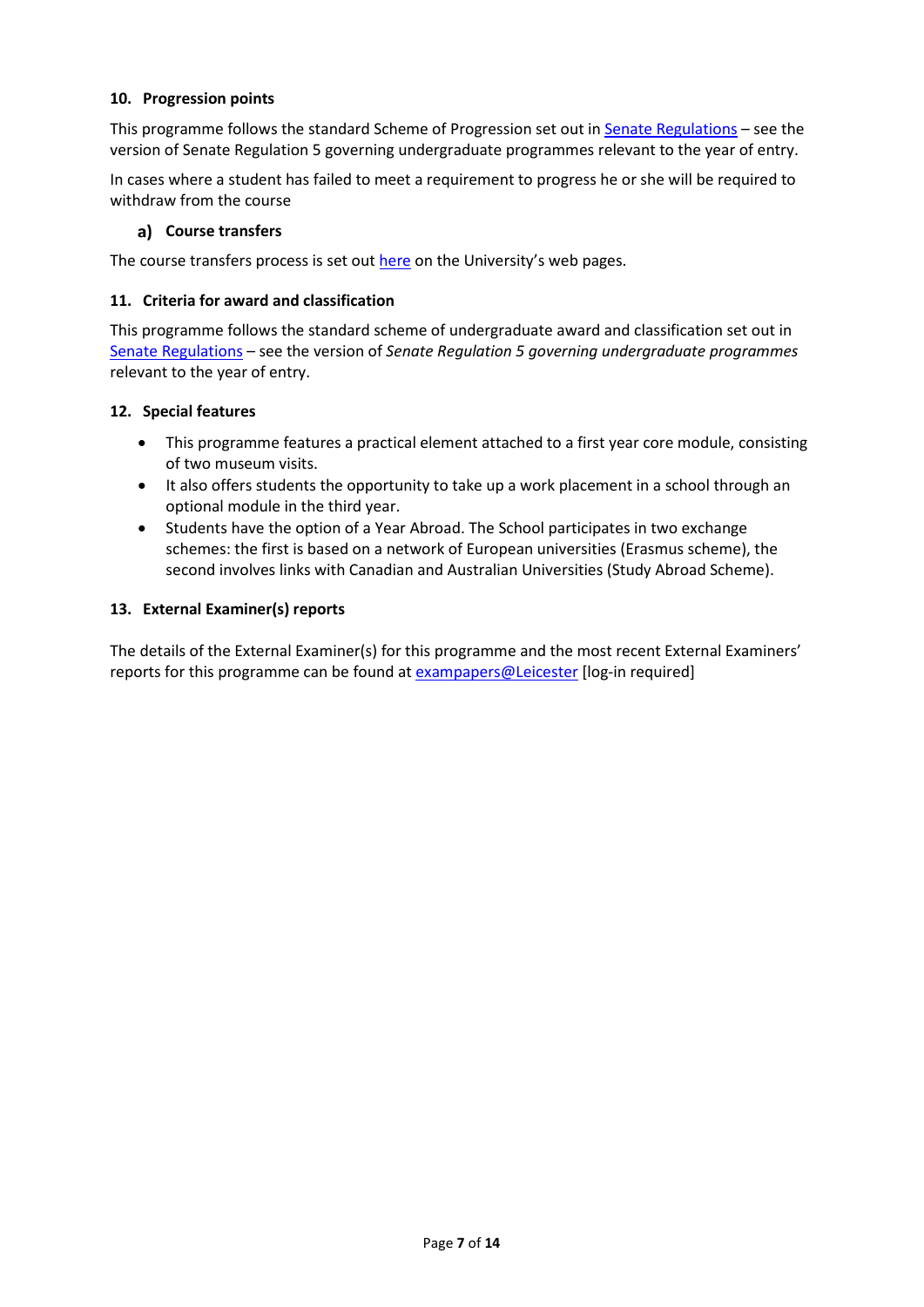

# **Programme Specification (Undergraduate) FOR ENTRY YEAR: 2022/23**

**Date created:** 17/12/2020 **Last amended:** 21/03/2022 **Version no.** 1

# **Appendix 1: Programme structure (programme regulations)**

**Updates to the programme**

| <b>Academic year affected</b> | <b>Module Code(s)</b> | Update |
|-------------------------------|-----------------------|--------|
|                               |                       |        |
|                               |                       |        |
|                               |                       |        |

The University regularly reviews its programmes and modules to ensure that they reflect the current status of the discipline and offer the best learning experience to students. On occasion, it may be necessary to alter particular aspects of a course or module.

BA Ancient History and Archaeology

### **Level 4/Year 1 2022/23**

Credit breakdown

| <b>Status</b> | <b>Year long</b> | Semester 1 | Semester 2 |
|---------------|------------------|------------|------------|
| Core          | n/a              | 60 credits | 60 credits |
| Optional      | n/a              | n/a        | n/a        |

120 credits in total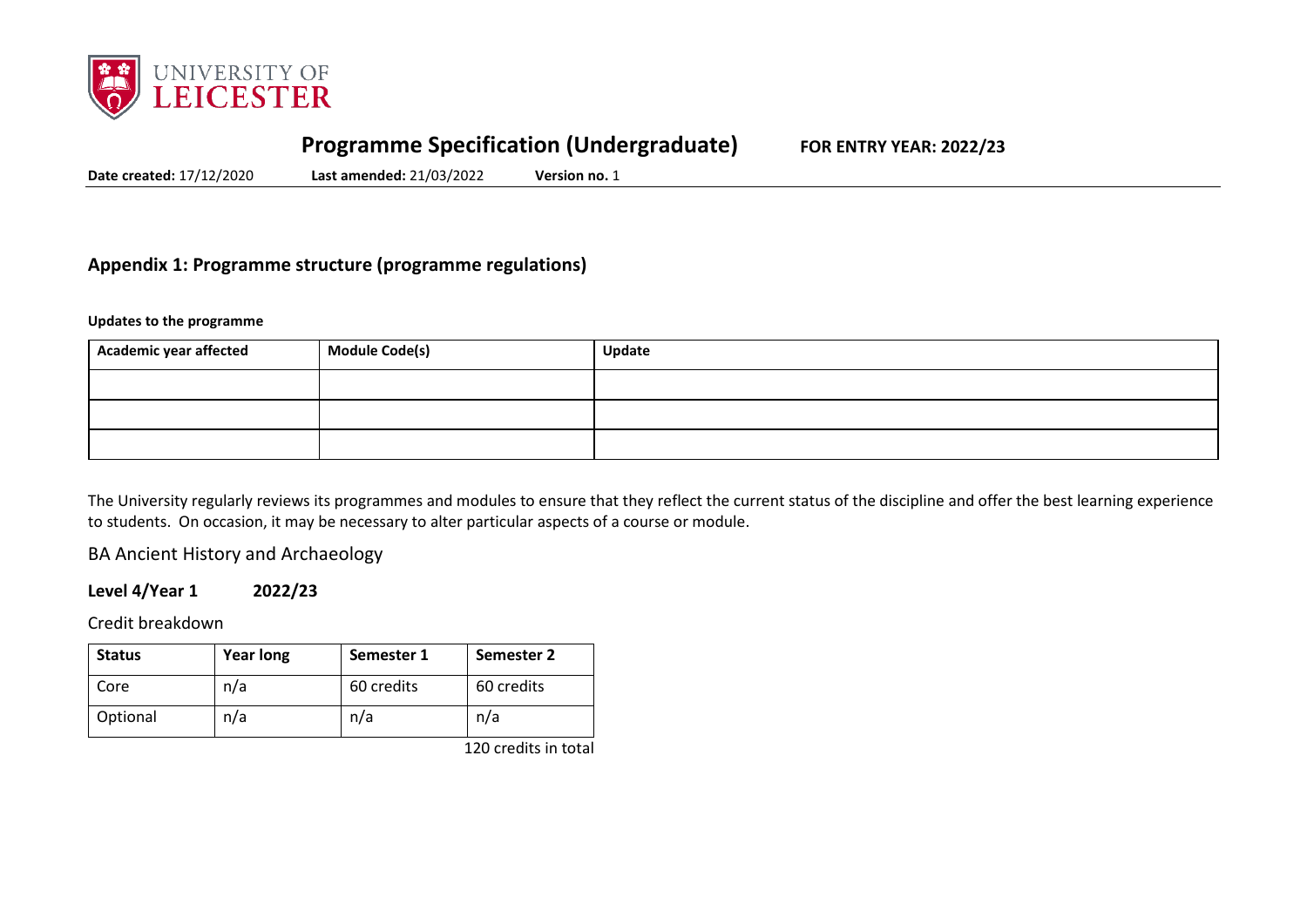# Core modules

| <b>Delivery period</b> | Code   | <b>Title</b>                                    | <b>Credits</b> |
|------------------------|--------|-------------------------------------------------|----------------|
| Sem 1                  | AH1008 | Approaching Ancient Evidence (Greek)            | 15 credits     |
| Sem 1                  | AH1010 | Introduction to Greek History                   | 15 credits     |
| Sem 1                  | AR1004 | Introduction to World Archaeology BC            | 15 credits     |
| Sem 1                  | AR1007 | Archaeology: the Essentials                     | 15 credits     |
| Sem <sub>2</sub>       | AH1009 | Approaching Ancient Evidence (Roman)            | 15 credits     |
| Sem <sub>2</sub>       | AH1011 | Introduction to Roman History                   | 15 credits     |
| Sem <sub>2</sub>       | AR1005 | Introduction to World Archaeology AD            | 15 credits     |
| Sem <sub>2</sub>       | AR1013 | Debates in Contemporary Archaeological Research | 15 credits     |

### **Notes**

N/A

# **Level 5/Year 2 2023/24**

## Credit breakdown

| <b>Status</b> | <b>Year long</b> | Semester 1 | Semester 2 |
|---------------|------------------|------------|------------|
| Core          | n/a              | 30 credits | 15 credits |
| Optional      | n/a              | 30 credits | 45 credits |

120 credits in total

# Core modules

| Delivery period | Code   | Title                                           | <b>Credits</b> |
|-----------------|--------|-------------------------------------------------|----------------|
| Sem 1           | AH2012 | Sources, Methods and Theory for Ancient History | 15 credits     |
| Sem 1           | AR2044 | Fieldwork I                                     | 15 credits     |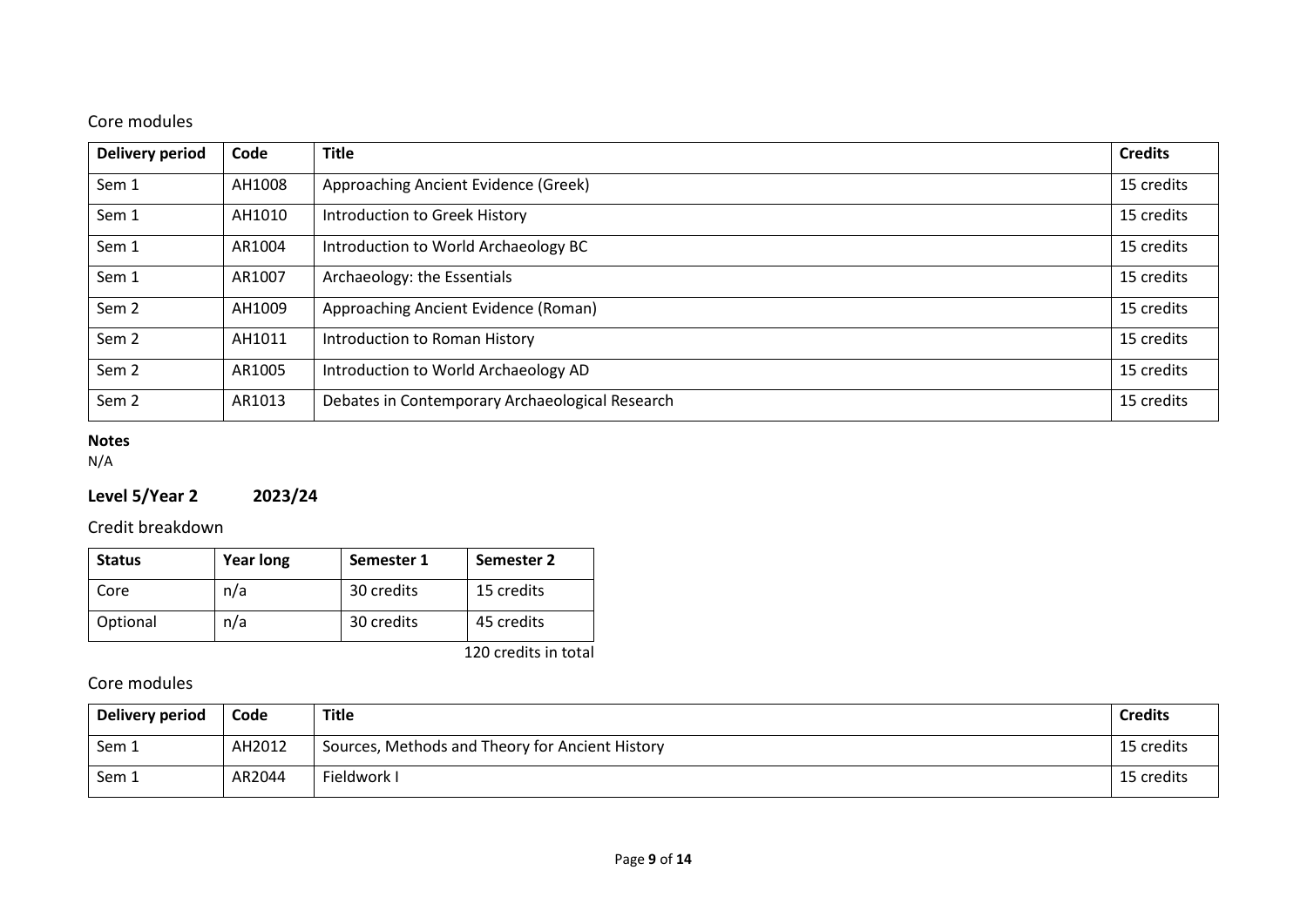| Delivery period | Code   | <b>Title</b>           | <b>Credits</b> |
|-----------------|--------|------------------------|----------------|
| Sem 2           | AR2029 | Theory and Archaeology | 15 credits     |

#### **Notes**

Students must take 15 credits of approved Ancient History (AH) options and 15 credits of approved Archaeology (AR) options in Semester One: 30 credits of options in total Students must take 30 credits of approved Ancient History (AH) options and 15 credits of approved Archaeology (AR) options in Semester Two: 45 credits of options in total

#### Option modules

| <b>Delivery period</b> | Code   | <b>Title</b>                                            | <b>Credits</b> |
|------------------------|--------|---------------------------------------------------------|----------------|
| Semester 1             | AH2023 | The Age of Augustus                                     | 15 credits     |
| Semester 1             | AH2037 | The Ancient Near East                                   | 15 credits     |
| Semester 1             | AH2044 | Greek History in 40 Lives                               | 15 credits     |
| Semester 1             | AR2008 | <b>Environmental Archaeology</b>                        | 15 credits     |
| Semester 1             | AR2032 | The Archaeology of Prehistory                           | 15 credits     |
| Semester 1             | AR2034 | Living in Towns: Medieval and Post-Medieval Archaeology | 15 credits     |
| Semester 1             | AR2046 | Archaeology of the Roman Empire                         | 15 credits     |
| Semester 2             | AH2022 | <b>Classical and Hellenistic Greek States</b>           | 15 credits     |
| Semester 2             | AH2027 | The Latin World: Ancient, Medieval and Modern           | 15 credits     |
| Semester 2             | AH2038 | Roman Social History and the Roman Family               | 15 credits     |
| Semester 2             | AH2041 | Roman Religion                                          | 15 credits     |
| Semester 2             | AR2031 | <b>Artefact Analysis</b>                                | 15 credits     |
| Semester 2             | AR2033 | Celts, Britons & Barbarians: Iron Age Europe in context | 15 credits     |
| Semester 2             | AR2036 | <b>Heritage Skills</b>                                  | 15 credits     |
| Semester 2             | AR2043 | The Medieval Mediterranean World                        | 15 credits     |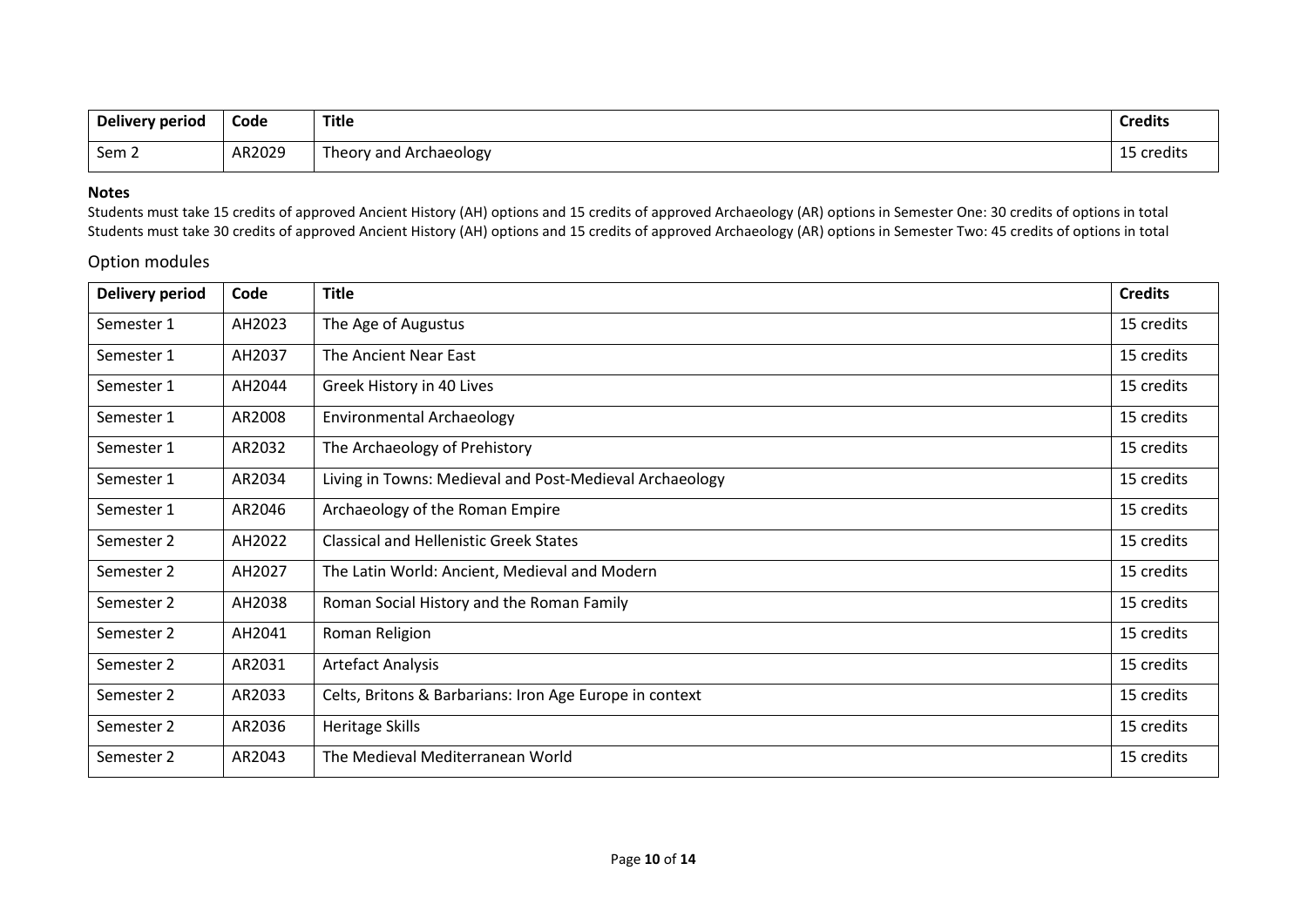### **Notes**

This is an indicative list of option modules and not definitive of what will be available. Option module choice is also subject to availability, timetabling, student number restrictions and, where appropriate, students having taken appropriate pre-requisite modules.

# **Level 6/Year Final 2024/25**

### Credit breakdown

| <b>Status</b> | <b>Year long</b> | Semester 1 | Semester 2 |
|---------------|------------------|------------|------------|
| Core          | n/a              | 30 credits | 30 credits |
| Optional      | n/a              | 30 credits | 30 credits |

120 credits in total

## Core modules

| Delivery period  | Code   | <b>Title</b>    | <b>Credits</b> |
|------------------|--------|-----------------|----------------|
| Sem 1            | AR3044 | Fieldwork II    | 15 credits     |
| Sem 1            | AR3059 | Dissertation I  | 15 credits     |
| Sem <sub>2</sub> | AR3060 | Dissertation II | 30 credits     |

#### **Notes**

Students must take 30 credits of approved Ancient History/Archaeology options in Semester One, and 30 credits of approved Ancient History/Archaeology options in Semester Two.

### Option modules

| Delivery period | Code   | <b>Title</b>                                    | <b>Credits</b> |
|-----------------|--------|-------------------------------------------------|----------------|
| Semester 1      | AH3060 | Households and Domesticity in the Roman World   | 15 credits     |
| Semester 1      | AH3079 | Textiles, Dress and Identity in the Roman World | 15 credits     |
| Semester 1      | AH3082 | <b>Great Greek Monuments</b>                    | 15 credits     |
| Semester 1      | AR3012 | <b>Early Christian Europe</b>                   | 15 credits     |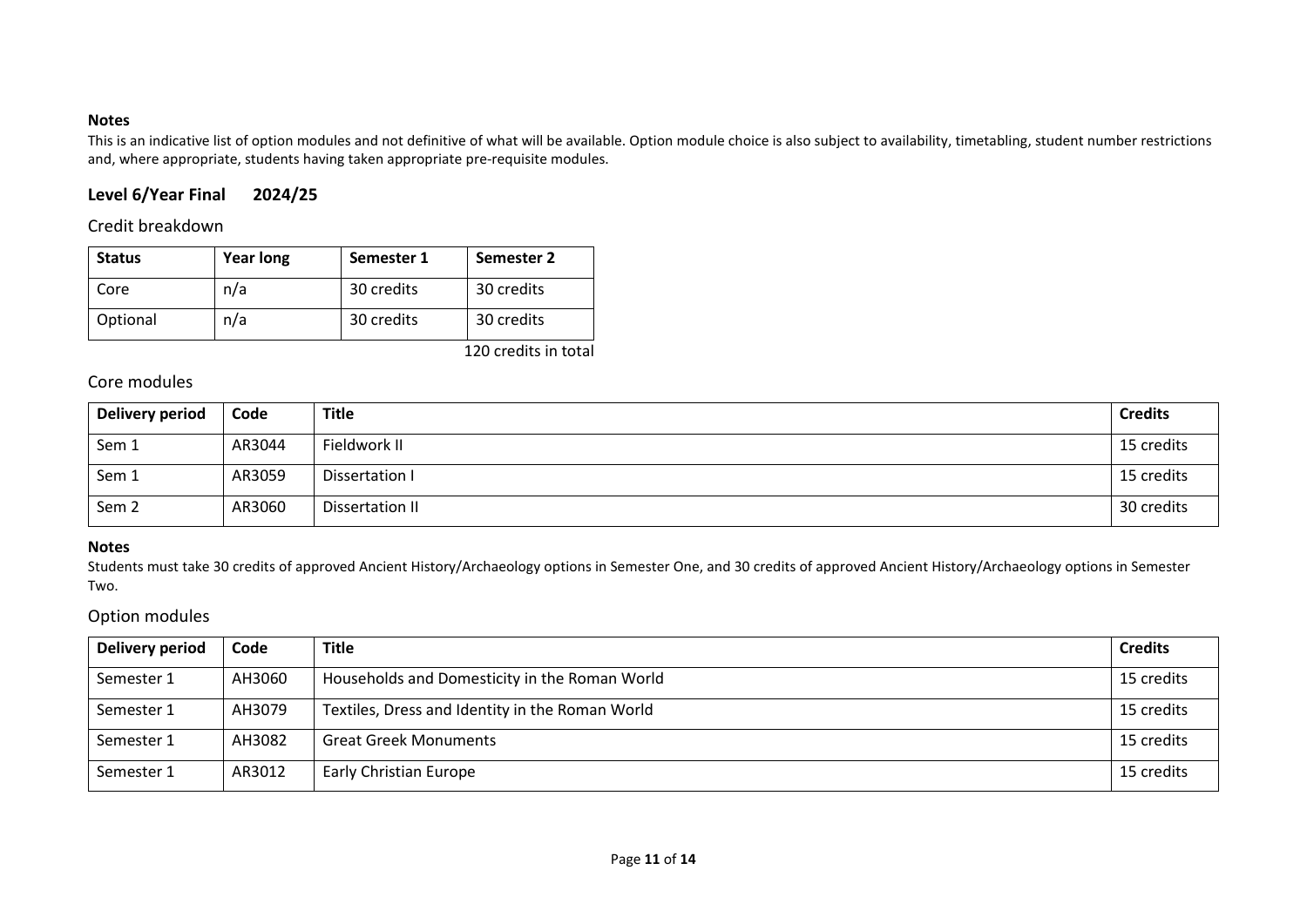| <b>Delivery period</b> | Code   | <b>Title</b>                                                                         | <b>Credits</b> |
|------------------------|--------|--------------------------------------------------------------------------------------|----------------|
| Semester 1             | AR3017 | Archaeozoology                                                                       | 30 credits     |
| Semester 1             | AR3054 | Warfare and Violence in Antiquity                                                    | 15 credits     |
| Semester 1             | AR3088 | Archaeology of Islamic Societies                                                     | 15 credits     |
| Semester 1             | AR3090 | South Asian Archaeology and Heritage                                                 | 15 credits     |
| Semester 2             | AH3015 | Sparta                                                                               | 15 credits     |
| Semester 2             | AH3062 | Greek and Roman Art                                                                  | 15 credits     |
| Semester 2             | AH3080 | The Roman Labyrinth: Crete Under the Emperors                                        | 15 credits     |
| Semester 2             | AH3081 | Fall of the Roman Republic                                                           | 15 credits     |
| Semester 2             | AR3070 | Archaeology/Ancient History in Education                                             | 15 credits     |
| Semester 2             | AR3085 | The Archaeology of Colonialism in the Americas                                       | 15 credits     |
| Semester 2             | AR3087 | Plants and People                                                                    | 15 credits     |
| Semester 2             | AR3089 | Material transformations: difference and power in prehistoric Britain and Irelan0064 | 15 credits     |

#### **Notes**

This is an indicative list of option modules and not definitive of what will be available. Option module choice is also subject to availability, timetabling, student number restrictions and, where appropriate, students having taken appropriate pre-requisite modules.

# **Appendix 2: Module specifications**

See undergraduat[e module specification database](http://www.le.ac.uk/sas/courses/documentation) (Note - modules are organized by year of delivery).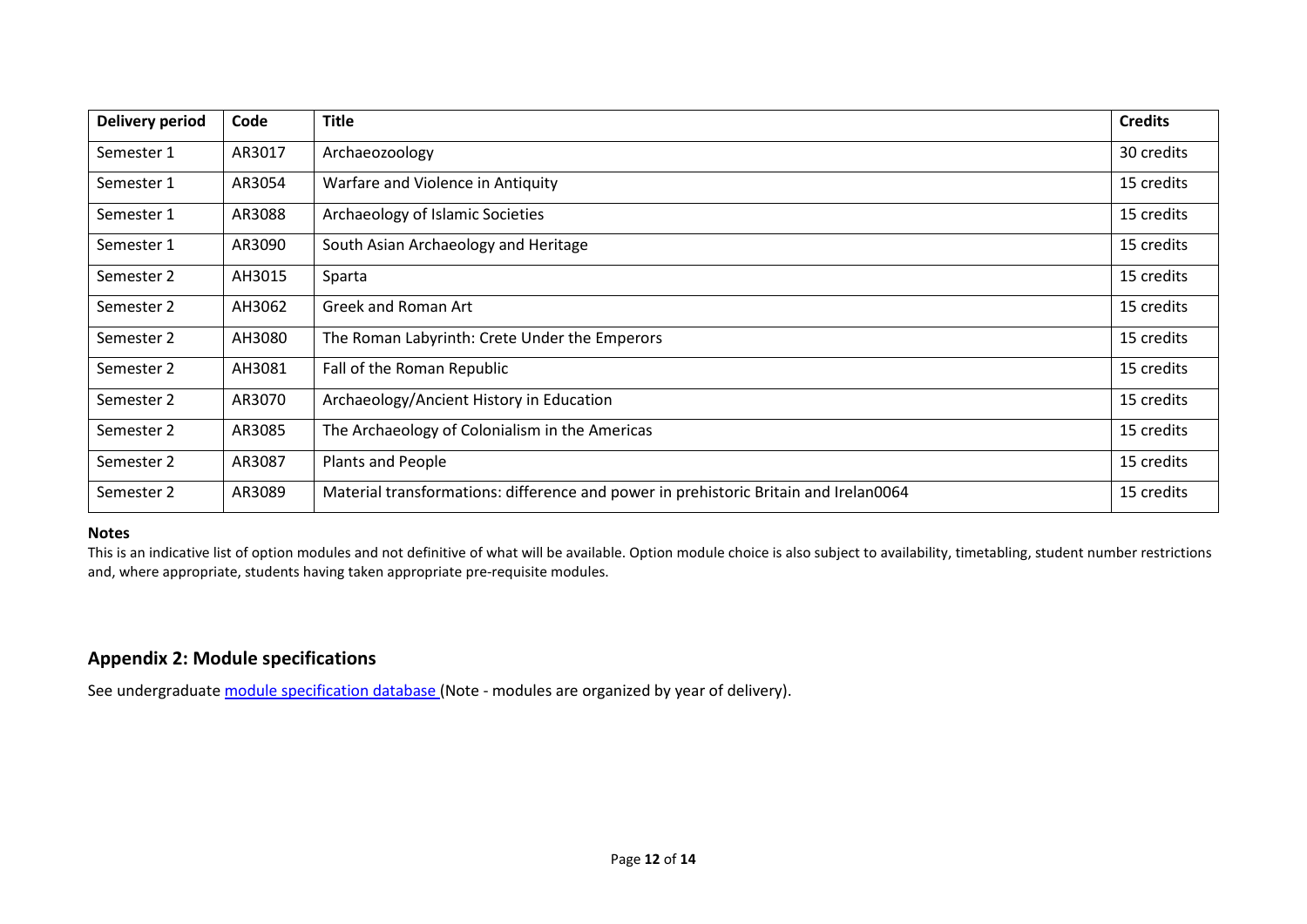# **Appendix 3: Skills matrix**

| Programme specification appendix 3                                                                                                |                                                 |                                          |                                          |                                                        |                    |                             |                                 |                            |                            |              |                       |                                  |
|-----------------------------------------------------------------------------------------------------------------------------------|-------------------------------------------------|------------------------------------------|------------------------------------------|--------------------------------------------------------|--------------------|-----------------------------|---------------------------------|----------------------------|----------------------------|--------------|-----------------------|----------------------------------|
| Skills matrix: BA Ancient History & Archaeology VV41                                                                              |                                                 |                                          |                                          |                                                        |                    |                             |                                 |                            |                            |              |                       |                                  |
| Date amended: 2019                                                                                                                |                                                 |                                          |                                          |                                                        |                    |                             |                                 |                            |                            |              |                       |                                  |
| Programme learning outcomes                                                                                                       | world archaeology<br>Introduction to<br>AR1004- | Archaeology: the<br>essentials<br>AR1007 | AH1008-9 Language<br>tools: Greek/ Latin | Introduction to<br>Greek/Roman<br>AH1010-11<br>history | AR1011 Fieldschool | AH2012 Sources &<br>methods | AR2029 Theory in<br>Archaeology | $\sim$<br>AR options level | $\sim$<br>AH options level | Dissertation | S<br>AR options level | $\mathsf{c}$<br>AH options level |
| (a) Discipline specific knowledge and competencies                                                                                |                                                 |                                          |                                          |                                                        |                    |                             |                                 |                            |                            |              |                       |                                  |
| (vi) Other discipline specific competencies                                                                                       |                                                 |                                          |                                          |                                                        |                    |                             |                                 |                            |                            |              |                       |                                  |
| Design, research and present a sustained and independently conceived piece of ancient<br>historical and/or archaeological writing |                                                 |                                          |                                          |                                                        |                    |                             |                                 |                            |                            | X            |                       |                                  |
| (b) Transferable skills                                                                                                           |                                                 |                                          |                                          |                                                        |                    |                             |                                 |                            |                            |              |                       |                                  |
| (i) Oral communication                                                                                                            |                                                 |                                          |                                          |                                                        |                    |                             |                                 |                            |                            |              |                       |                                  |
| Demonstrate clarity, fluency and coherence in oral expression of ancient<br>historical/archaeological issues                      |                                                 |                                          |                                          |                                                        |                    | x                           |                                 | X                          | x                          |              | x                     | x                                |
| Participate effectively in group discussions                                                                                      | x                                               | x                                        | X                                        | x                                                      | X                  | x                           | X                               | x                          | x                          |              | x                     | x                                |
| (ii) Written communication                                                                                                        |                                                 |                                          |                                          |                                                        |                    |                             |                                 |                            |                            |              |                       |                                  |
| Develop and sustain ancient historical/archaeological arguments in a variety of literary<br>forms                                 | x                                               | Χ                                        |                                          | x                                                      | X                  | X                           | x                               | X                          | x                          | X            | x                     | x                                |
| Demonstrate clarity, fluency and coherence in written expression of ancient<br>historical/archaeological issues                   | x                                               | Χ                                        | x                                        | x                                                      | X                  | Ιx                          | x                               | X                          | X                          | x            | X                     | x                                |
| (iii) Information technology                                                                                                      |                                                 |                                          |                                          |                                                        |                    |                             |                                 |                            |                            |              |                       |                                  |